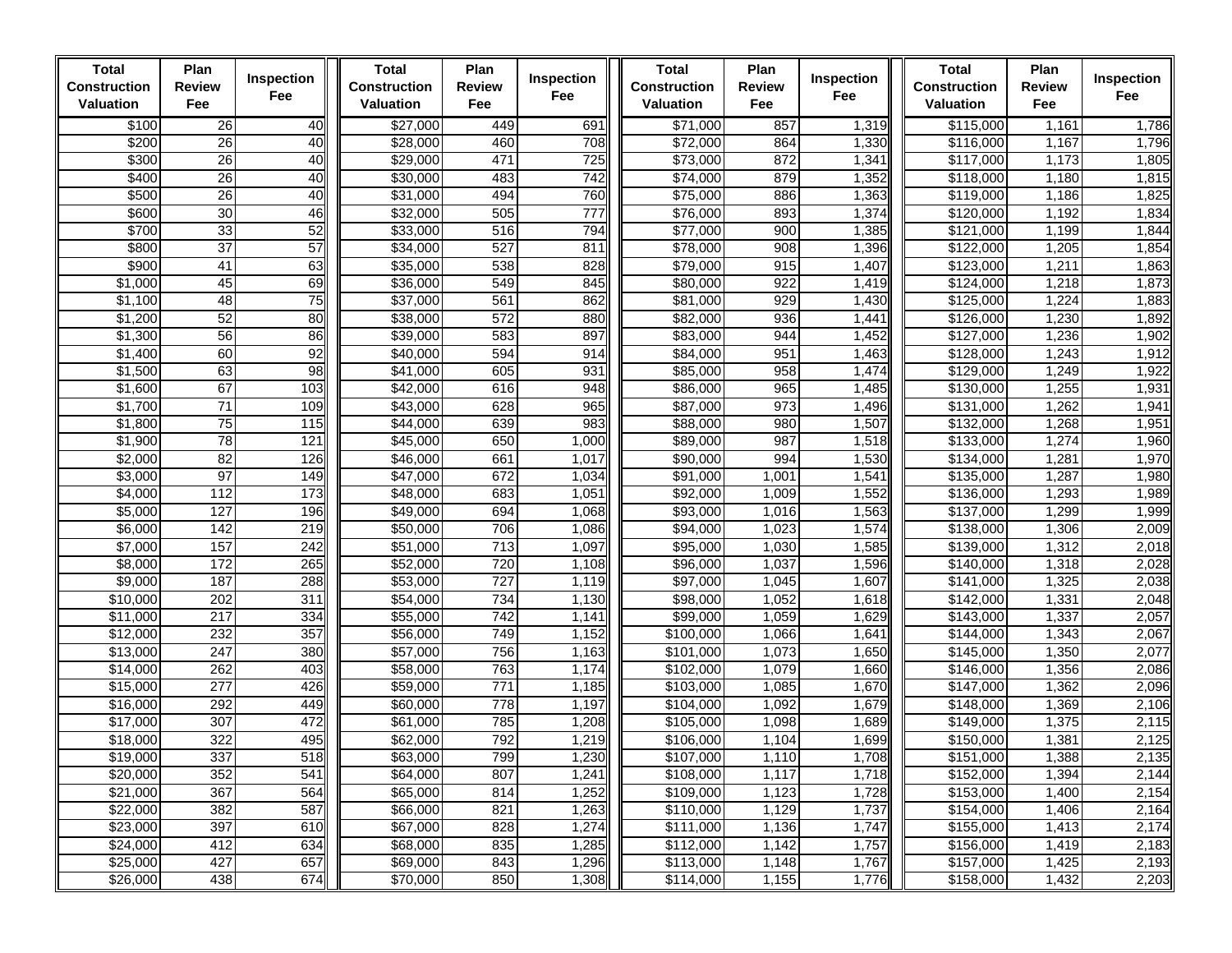| <b>Total</b><br>Construction<br><b>Valuation</b> | Plan<br>Review<br>Fee | Inspection<br><b>Fee</b> | <b>Total</b><br><b>Construction</b><br><b>Valuation</b> | Plan<br><b>Review</b><br>Fee | Inspection<br>Fee | <b>Total</b><br><b>Construction</b><br><b>Valuation</b> | Plan<br><b>Review</b><br>Fee | Inspection<br>Fee | <b>Total</b><br><b>Construction</b><br>Valuation | Plan<br><b>Review</b><br>Fee | Inspection<br>Fee |
|--------------------------------------------------|-----------------------|--------------------------|---------------------------------------------------------|------------------------------|-------------------|---------------------------------------------------------|------------------------------|-------------------|--------------------------------------------------|------------------------------|-------------------|
| \$159,000                                        | 1,438                 | 2,212                    | \$203,000                                               | 1,715                        | 2,639             | \$247,000                                               | 1,992                        | 3,065             | \$291,000                                        | 2,269                        | 3,491             |
| \$160,000                                        | 1.444                 | 2,222                    | \$204.000                                               | 1.721                        | 2.648             | \$248.000                                               | 1.999                        | 3.075             | \$292.000                                        | 2,276                        | 3,501             |
| \$161,000                                        | 1,451                 | 2,232                    | \$205,000                                               | 1,728                        | 2,658             | \$249,000                                               | 2,005                        | 3,084             | \$293,000                                        | 2,282                        | 3,511             |
| \$162,000                                        | 1,457                 | 2,241                    | \$206,000                                               | 1,734                        | 2,668             | \$250,000                                               | 2,011                        | 3,094             | \$294,000                                        | 2,288                        | 3,520             |
| \$163,000                                        | 1,463                 | 2,251                    | \$207,000                                               | 1,740                        | 2,677             | \$251,000                                               | 2,017                        | 3,104             | \$295,000                                        | 2,295                        | 3,530             |
| \$164,000                                        | 1,469                 | 2,261                    | \$208,000                                               | 1.747                        | 2,687             | $\overline{$252,000}$                                   | 2,024                        | 3,113             | \$296,000                                        | 2,301                        | 3,540             |
| \$165,000                                        | 1,476                 | 2,270                    | \$209,000                                               | 1,753                        | 2,697             | \$253,000                                               | 2,030                        | 3,123             | \$297,000                                        | 2,307                        | 3,549             |
| \$166,000                                        | 1,482                 | 2,280                    | \$210,000                                               | 1,759                        | 2,706             | \$254,000                                               | 2,036                        | 3,133             | \$298,000                                        | 2,313                        | 3,559             |
| \$167,000                                        | 1,488                 | 2,290                    | \$211,000                                               | 1,765                        | 2,716             | \$255,000                                               | 2,043                        | 3,143             | \$299,000                                        | 2,320                        | 3,569             |
| \$168,000                                        | 1,495                 | 2,299                    | \$212,000                                               | 1,772                        | 2,726             | \$256,000                                               | 2,049                        | 3,152             | \$300,000                                        | 2,326                        | 3,579             |
| \$169,000                                        | 1,501                 | 2,309                    | \$213,000                                               | 1,778                        | 2,736             | \$257,000                                               | 2,055                        | 3,162             | \$301,000                                        | 2,332                        | 3,588             |
| \$170.000<br>\$171,000                           | 1,507<br>1,514        | 2,319<br>2,329           | \$214,000<br>\$215,000                                  | 1,784<br>1,791               | 2,745<br>2,755    | \$258,000<br>\$259,000                                  | 2,062<br>2,068               | 3,172<br>3,181    | \$302.000<br>\$303.000                           | 2,339<br>2,345               | 3,598<br>3,608    |
| \$172,000                                        | 1,520                 | 2,338                    | \$216,000                                               | 1,797                        | 2,765             | \$260,000                                               | 2,074                        | 3,191             | $\overline{$}304,000$                            | 2,351                        | 3,617             |
| \$173,000                                        | 1,526                 | 2,348                    | \$217.000                                               | 1,803                        | 2,774             | \$261,000                                               | 2,080                        | 3,201             | \$305.000                                        | 2,358                        | 3,627             |
| \$174,000                                        | 1,532                 | 2,358                    | \$218,000                                               | 1,810                        | 2,784             | $\frac{1}{262,000}$                                     | 2,087                        | 3,210             | \$306,000                                        | 2,364                        | 3,637             |
| \$175,000                                        | 1,539                 | 2,367                    | \$219,000                                               | 1,816                        | 2,794             | \$263,000                                               | 2,093                        | 3,220             | \$307.000                                        | 2,370                        | 3,646             |
| \$176,000                                        | 1,545                 | 2,377                    | \$220,000                                               | 1,822                        | 2,803             | \$264,000                                               | 2,099                        | 3,230             | \$308,000                                        | 2,376                        | 3,656             |
| \$177,000                                        | 1,551                 | 2,387                    | \$221,000                                               | 1,828                        | 2,813             | \$265,000                                               | 2,106                        | 3,239             | \$309,000                                        | 2,383                        | 3,666             |
| \$178,000                                        | 1,558                 | 2,396                    | \$222,000                                               | 1,835                        | 2,823             | \$266,000                                               | 2,112                        | 3,249             | \$310,000                                        | 2,389                        | 3,675             |
| \$179,000                                        | 1,564                 | 2,406                    | \$223,000                                               | 1,841                        | 2,832             | \$267,000                                               | 2,118                        | 3,259             | \$311,000                                        | 2,395                        | 3,685             |
| \$180,000                                        | 1,570                 | 2,416                    | \$224.000                                               | 1.847                        | 2.842             | \$268.000                                               | 2.125                        | 3,268             | \$312.000                                        | 2.402                        | 3.695             |
| \$181,000                                        | 1,577                 | 2,425                    | \$225,000                                               | 1,854                        | 2,852             | \$269,000                                               | 2,131                        | 3,278             | \$313,000                                        | 2,408                        | 3,705             |
| \$182,000                                        | 1,583                 | 2,435                    | \$226,000                                               | 1,860                        | 2,861             | $\sqrt{270,000}$                                        | 2,137                        | 3,288             | \$314,000                                        | 2,414                        | 3,714             |
| \$183,000                                        | 1,589                 | 2,445                    | \$227,000                                               | 1,866                        | 2,871             | \$271,000                                               | 2,143                        | 3,298             | \$315.000                                        | 2,421                        | 3,724             |
| \$184,000                                        | 1,595                 | 2,455                    | \$228,000                                               | 1,873                        | 2,881             | \$272,000                                               | 2,150                        | 3,307             | \$316,000                                        | 2,427                        | 3,734             |
| \$185,000                                        | 1,602                 | 2,464                    | \$229,000                                               | 1,879                        | 2,891             | \$273,000                                               | 2,156                        | 3,317             | \$317,000                                        | 2,433                        | 3,743             |
| \$186,000                                        | 1,608                 | 2,474                    | \$230,000                                               | 1,885                        | 2,900             | \$274,000                                               | 2.162                        | 3,327             | \$318,000                                        | 2,439                        | 3,753             |
| \$187,000                                        | 1,614                 | 2,484                    | \$231,000                                               | 1,891                        | 2,910             | \$275,000                                               | 2,169                        | 3,336             | \$319,000                                        | 2,446                        | 3,763             |
| \$188,000                                        | 1,621                 | 2,493                    | \$232,000                                               | 1,898                        | 2,920             | \$276,000                                               | 2,175                        | 3,346             | \$320,000                                        | 2,452                        | 3,772             |
| \$189,000                                        | 1,627                 | 2,503                    | \$233,000                                               | 1,904                        | 2,929             | \$277,000                                               | 2,181                        | 3,356             | \$321,000                                        | 2,458                        | 3,782             |
| \$190,000                                        | 1,633                 | 2,513                    | \$234,000                                               | 1,910                        | 2,939             | \$278,000                                               | 2,187                        | 3,365             | \$322,000                                        | 2,465                        | 3,792             |
| \$191.000<br>\$192,000                           | 1,640                 | 2,522                    | \$235,000                                               | 1,917<br>1,923               | 2,949<br>2,958    | \$279,000<br>\$280,000                                  | 2,194<br>2,200               | 3,375<br>3,385    | \$323,000<br>\$324,000                           | 2,471<br>2,477               | 3,801<br>3,811    |
| \$193,000                                        | 1,646<br>1,652        | 2,532<br>2,542           | \$236,000                                               | 1,929                        | 2,968             | \$281.000                                               | 2,206                        | 3,394             | \$325.000                                        | 2,484                        | 3,821             |
| \$194,000                                        | 1,658                 | 2,551                    | \$237,000<br>\$238,000                                  | 1,936                        | 2,978             | \$282,000                                               | 2,213                        | 3,404             | \$326,000                                        | 2,490                        | 3,830             |
| \$195,000                                        | 1,665                 | 2,561                    | \$239,000                                               | 1,942                        | 2,987             | \$283,000                                               | 2,219                        | 3,414             | \$327,000                                        | 2,496                        | 3,840             |
| \$196,000                                        | 1,671                 | 2,571                    | \$240.000                                               | 1,948                        | 2,997             | \$284.000                                               | 2,225                        | 3,424             | \$328,000                                        | 2,502                        | 3,850             |
| $\frac{1}{197,000}$                              | 1,677                 | 2,580                    | $\sqrt{$241,000}$                                       | 1,954                        | 3,007             | \$285,000                                               | 2,232                        | 3,433             | \$329,000                                        | 2,509                        | 3,860             |
| \$198,000                                        | 1,684                 | 2,590                    | \$242,000                                               | 1,96'                        | 3,017             | \$286,000                                               | 2,238                        | 3,443             | \$330,000                                        | 2,515                        | 3,869             |
| \$199,000                                        | 1,690                 | 2,600                    | \$243,000                                               | 1,967                        | 3,026             | \$287,000                                               | 2,244                        | 3,453             | \$331,000                                        | 2,521                        | 3,879             |
| \$200.000                                        | 1,696                 | 2,610                    | \$244,000                                               | 1,973                        | 3,036             | \$288,000                                               | 2,250                        | 3,462             | \$332,000                                        | 2,528                        | 3,889             |
| \$201,000                                        | 1,703                 | 2,619                    | \$245,000                                               | 1,980                        | 3,046             | \$289,000                                               | 2,257                        | 3,472             | \$333,000                                        | 2,534                        | 3,898             |
| \$202,000                                        | 1,709                 | 2,629                    | \$246,000                                               | 1,986                        | 3,055             | \$290,000                                               | 2,263                        | 3,482             | \$334,000                                        | 2,540                        | 3,908             |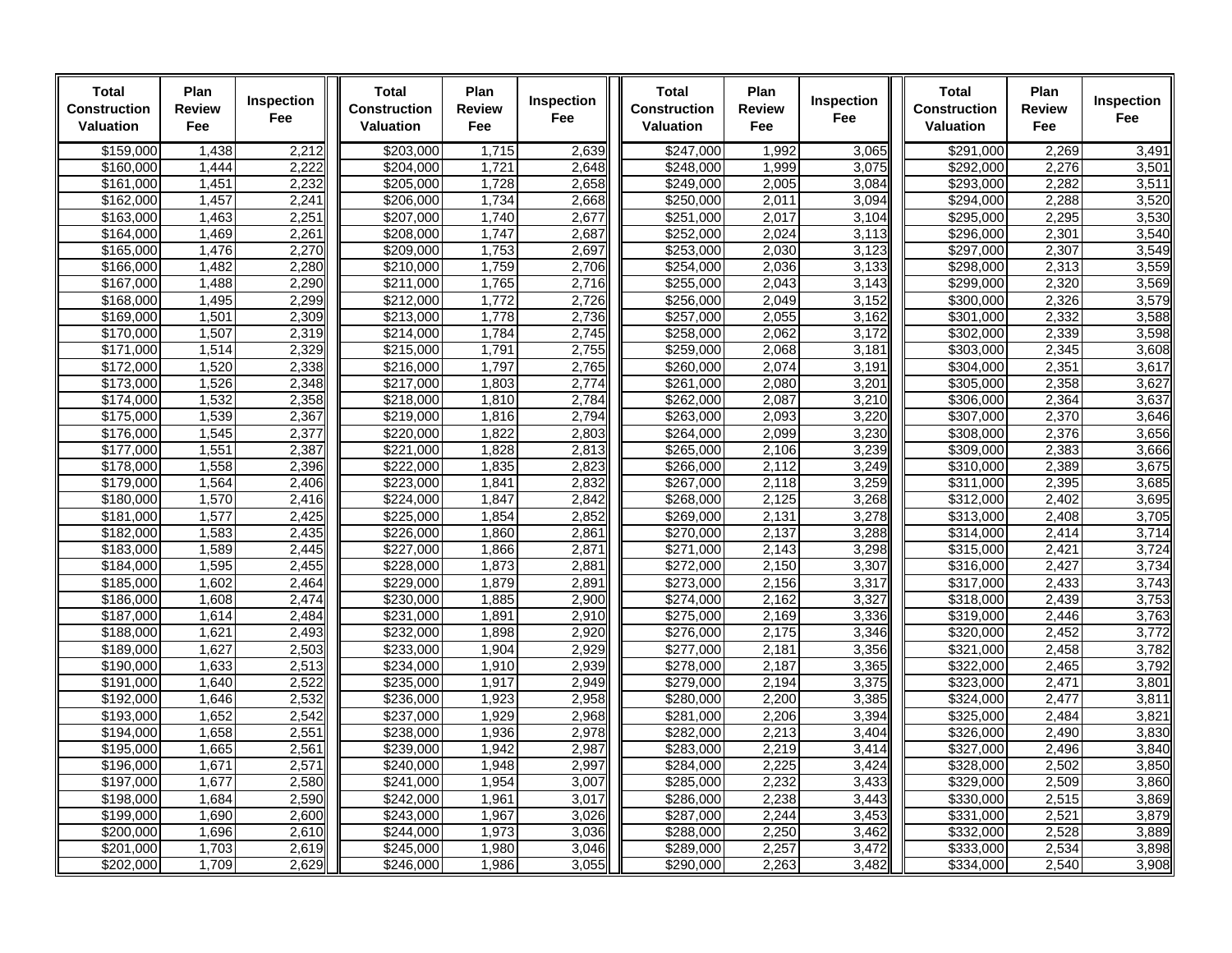| <b>Total</b><br><b>Construction</b><br><b>Valuation</b> | Plan<br>Review<br>Fee | Inspection<br>Fee | <b>Total</b><br><b>Construction</b><br><b>Valuation</b> | Plan<br><b>Review</b><br>Fee | Inspection<br>Fee | <b>Total</b><br>Construction<br><b>Valuation</b> | Plan<br><b>Review</b><br>Fee | Inspection<br>Fee | <b>Total</b><br><b>Construction</b><br>Valuation | Plan<br><b>Review</b><br>Fee | Inspection<br>Fee |
|---------------------------------------------------------|-----------------------|-------------------|---------------------------------------------------------|------------------------------|-------------------|--------------------------------------------------|------------------------------|-------------------|--------------------------------------------------|------------------------------|-------------------|
| \$335.000                                               | 2,547                 | 3,918             | \$379.000                                               | 2,824                        | 4,344             | \$423.000                                        | 3,101                        | 4,770             | \$467.000                                        | 3,378                        | 5,197             |
| \$336,000                                               | 2,553                 | 3,927             | 380,000                                                 | 2,830                        | 4.354             | \$424.000                                        | 3,107                        | 4.780             | \$468,000                                        | 3,384                        | 5,206             |
| \$337,000                                               | 2,559                 | 3,937             | \$381,000                                               | 2,836                        | 4,363             | \$425,000                                        | 3,113                        | 4,790             | \$469,000                                        | 3,391                        | 5,216             |
| \$338,000                                               | 2,565                 | 3,947             | \$382,000                                               | 2,843                        | 4,373             | \$426,000                                        | 3,120                        | 4,799             | \$470,000                                        | 3,397                        | 5,226             |
| \$339,000                                               | 2,572                 | 3,956             | \$383,000                                               | 2,849                        | 4,383             | \$427,000                                        | 3,126                        | 4,809             | \$471,000                                        | 3,403                        | 5,236             |
| \$340,000                                               | 2,578                 | 3,966             | \$384,000                                               | 2,855                        | 4,393             | $\frac{1}{1}428,000$                             | 3,132                        | 4,819             | \$472,000                                        | 3,409                        | 5,245             |
| \$341,000                                               | 2,584                 | 3,976             | \$385,000                                               | 2,861                        | 4,402             | \$429,000                                        | 3,139                        | 4,829             | \$473,000                                        | 3,416                        | 5,255             |
| \$342.000                                               | 2,591                 | 3,986             | \$386.000                                               | 2,868                        | 4,412             | \$430.000                                        | 3,145                        | 4,838             | \$474.000                                        | 3,422                        | 5,265             |
| \$343,000                                               | 2,597                 | 3,995             | \$387,000                                               | 2,874                        | 4,422             | \$431,000                                        | 3,151                        | 4,848             | \$475,000                                        | 3,428                        | 5,274             |
| \$344,000                                               | 2,603                 | 4,005             | \$388,000                                               | 2,880                        | 4,431             | \$432,000                                        | 3,157                        | 4,858             | \$476,000                                        | 3,435                        | 5,284             |
| \$345,000                                               | 2,609                 | 4,015             | \$389,000                                               | 2,887                        | 4,441             | \$433,000                                        | 3,164                        | 4,867             | \$477,000                                        | 3,441                        | 5,294             |
| \$346,000                                               | 2,616                 | 4,024             | \$390,000                                               | 2,893                        | 4,451             | \$434,000                                        | 3,170                        | 4,877             | \$478,000                                        | 3,447                        | 5,303             |
| \$347,000                                               | 2,622                 | 4,034             | \$391,000                                               | 2,899                        | 4,460             | \$435,000                                        | 3,176                        | 4,887             | \$479,000                                        | 3,453                        | 5,313             |
| \$348,000                                               | 2,628                 | 4,044             | \$392,000                                               | 2,906                        | 4,470             | \$436,000                                        | 3,183                        | 4,896             | \$480,000                                        | 3,460                        | 5,323             |
| \$349,000                                               | 2,635                 | 4,053             | \$393,000                                               | 2,912                        | 4,480             | \$437,000                                        | 3,189                        | 4,906             | \$481,000                                        | 3,466                        | 5,332             |
| \$350,000                                               | 2,641                 | 4,063             | \$394,000                                               | 2,918                        | 4,489             | \$438,000                                        | 3,195                        | 4,916             | \$482,000                                        | 3,472                        | 5,342             |
| \$351,000                                               | 2,647                 | 4,073             | \$395.000                                               | 2,924                        | 4,499             | \$439.000                                        | 3,202                        | 4,925             | \$483.000                                        | 3,479                        | 5,352             |
| \$352,000                                               | 2,654                 | 4,082             | \$396,000                                               | 2,931                        | 4,509             | \$440.000                                        | 3,208                        | 4,935             | \$484.000                                        | 3,485                        | 5,362             |
| \$353,000<br>\$354,000                                  | 2,660<br>2,666        | 4,092<br>4,102    | \$397,000<br>\$398,000                                  | 2,937<br>2,943               | 4,518<br>4,528    | \$441,000<br>\$442,000                           | 3,214<br>3,220               | 4,945<br>4,955    | \$485,000                                        | 3,491                        | 5,371<br>5,381    |
| \$355,000                                               | 2,672                 | 4,112             | \$399,000                                               | 2,950                        | 4,538             | \$443,000                                        | 3,227                        | 4,964             | \$486,000<br>\$487,000                           | 3,498<br>3,504               | 5,391             |
|                                                         | 2,679                 | 4,121             | $\overline{$400,000}$                                   |                              |                   |                                                  | 3,233                        | 4,974             |                                                  |                              | 5,400             |
| \$356,000<br>\$357,000                                  | 2,685                 | 4,131             | \$401,000                                               | 2,956<br>2,962               | 4,548<br>4,557    | \$444,000<br>\$445.000                           | 3,239                        | 4,984             | \$488,000<br>\$489.000                           | 3,510<br>3,516               | 5,410             |
| \$358,000                                               | 2,691                 | 4,141             | \$402,000                                               | 2,969                        | 4,567             | \$446.000                                        | 3,246                        | 4,993             | \$490.000                                        | 3,523                        | 5,420             |
| \$359,000                                               | 2,698                 | 4,150             | \$403,000                                               | 2,975                        | 4,577             | \$447,000                                        | 3,252                        | 5,003             | \$491,000                                        | 3,529                        | 5,429             |
| \$360.000                                               | 2,704                 | 4,160             | \$404,000                                               | 2,981                        | 4,586             | \$448.000                                        | 3,258                        | 5,013             | \$492.000                                        | 3,535                        | 5,439             |
| \$361,000                                               | 2,710                 | 4,170             | \$405,000                                               | 2,987                        | 4,596             | \$449.000                                        | 3,265                        | 5.022             | \$493,000                                        | 3,542                        | 5,449             |
| \$362,000                                               | 2,717                 | 4,179             | \$406,000                                               | 2,994                        | 4,606             | \$450,000                                        | 3,271                        | 5.032             | \$494,000                                        | 3,548                        | 5,458             |
| \$363,000                                               | 2,723                 | 4,189             | \$407,000                                               | 3,000                        | 4,615             | \$451,000                                        | 3,277                        | 5,042             | \$495,000                                        | 3,554                        | 5,468             |
| \$364,000                                               | 2,729                 | 4,199             | \$408,000                                               | 3,006                        | 4,625             | \$452,000                                        | 3,283                        | 5,051             | \$496,000                                        | 3,561                        | 5,478             |
| \$365,000                                               | 2,735                 | 4,208             | \$409,000                                               | 3,013                        | 4,635             | \$453,000                                        | 3,290                        | 5,061             | \$497,000                                        | 3,567                        | 5,487             |
| \$366,000                                               | 2,742                 | 4,218             | \$410,000                                               | 3,019                        | 4,644             | \$454,000                                        | 3,296                        | 5,071             | \$498,000                                        | 3,573                        | 5,497             |
| \$367.000                                               | 2.748                 | 4,228             | $\frac{1}{1000}$                                        | 3,025                        | 4,654             | \$455.000                                        | 3,302                        | 5.081             | \$499.000                                        | 3,579                        | 5,507             |
| \$368,000                                               | 2,754                 | 4,237             | \$412,000                                               | 3,031                        | 4,664             | \$456,000                                        | 3,309                        | 5,090             | \$500,000                                        | 3,586                        | 5,517             |
| \$369,000                                               | 2,761                 | 4,247             | \$413,000                                               | 3,038                        | 4,674             | $\frac{1}{1}$ \$457,000                          | 3,315                        | 5,100             | \$501,000                                        | 3,592                        | 5,526             |
| \$370,000                                               | 2,767                 | 4,257             | \$414,000                                               | 3,044                        | 4,683             | \$458,000                                        | 3,321                        | 5,110             | \$502,000                                        | 3,598                        | 5,536             |
| \$371,000                                               | 2,773                 | 4,267             | \$415,000                                               | 3,050                        | 4,693             | \$459,000                                        | 3,328                        | 5,119             | \$503,000                                        | 3,605                        | 5,546             |
| \$372,000                                               | 2,780                 | 4,276             | \$416,000                                               | 3,057                        | 4,703             | \$460,000                                        | 3,334                        | 5,129             | \$504,000                                        | 3,611                        | 5,555             |
| \$373,000                                               | 2,786                 | 4,286             | \$417,000                                               | 3,063                        | 4,712             | \$461.000                                        | 3,340                        | 5,139             | \$505,000                                        | 3,617                        | 5,565             |
| \$374,000                                               | 2,792                 | 4,296             | \$418,000                                               | 3,069                        | 4,722             | \$462,000                                        | 3,346                        | 5,148             | \$506,000                                        | 3,624                        | 5,575             |
| \$375,000                                               | 2,798                 | 4,305             | \$419,000                                               | 3,076                        | 4,732             | \$463,000                                        | 3,353                        | 5,158             | \$507,000                                        | 3,630                        | 5,584             |
| \$376,000                                               | 2,805                 | 4,315             | \$420,000                                               | 3.082                        | 4,741             | \$464,000                                        | 3,359                        | 5,168             | \$508,000                                        | 3,636                        | 5,594             |
| \$377,000                                               | 2,811                 | 4,325             | \$421,000                                               | 3,088                        | 4,751             | \$465.000                                        | 3,365                        | 5,177             | \$509,000                                        | 3,642                        | 5,604             |
| \$378,000                                               | 2,817                 | 4,334             | \$422,000                                               | 3,094                        | 4,761             | \$466,000                                        | 3,372                        | 5,187             | \$510,000                                        | 3,649                        | 5,613             |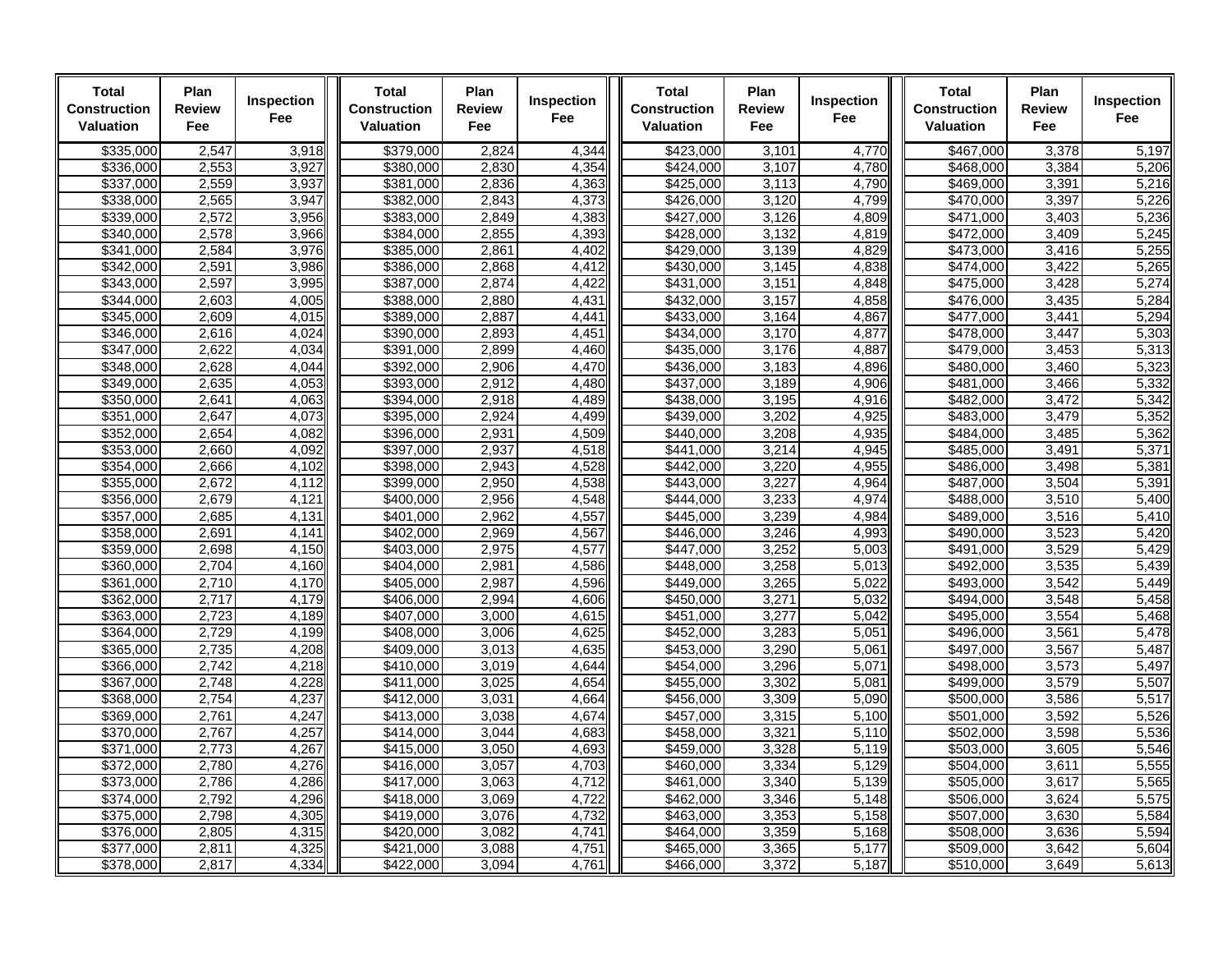| <b>Total</b><br><b>Construction</b><br>Valuation | Plan<br><b>Review</b><br>Fee | Inspection<br>Fee | Total<br><b>Construction</b><br>Valuation | Plan<br><b>Review</b><br>Fee | Inspection<br>Fee | Total<br><b>Construction</b><br>Valuation | Plan<br><b>Review</b><br>Fee | Inspection<br>Fee | Total<br><b>Construction</b><br>Valuation | Plan<br><b>Review</b><br>Fee | Inspection<br>Fee |
|--------------------------------------------------|------------------------------|-------------------|-------------------------------------------|------------------------------|-------------------|-------------------------------------------|------------------------------|-------------------|-------------------------------------------|------------------------------|-------------------|
| \$511,000                                        | 3,655                        | 5,623             | \$555,000                                 | 3,932                        | 6,050             | \$599,000                                 | 4,209                        | 6,476             | \$643,000                                 | 4,486                        | 6,902             |
| \$512,000                                        | 3,661                        | 5,633             | \$556,000                                 | 3,938                        | 6,059             | \$600,000                                 | 4,216                        | 6,486             | \$644,000                                 | 4,493                        | 6,912             |
| \$513,000                                        | 3,668                        | 5,643             | \$557,000                                 | 3,945                        | 6,069             | \$601,000                                 | 4,222                        | 6,495             | \$645,000                                 | 4,499                        | 6,922             |
| \$514,000                                        | 3,674                        | 5,652             | \$558,000                                 | 3,951                        | 6,079             | \$602,000                                 | 4,228                        | 6,505             | \$646,000                                 | 4,505                        | 6,931             |
| \$515,000                                        | 3,680                        | 5,662             | \$559,000                                 | 3,957                        | 6,088             | \$603,000                                 | 4,235                        | 6,515             | \$647,000                                 | 4,512                        | 6,941             |
| \$516,000                                        | 3,687                        | 5,672             | \$560,000                                 | 3,964                        | 6,098             | \$604,000                                 | 4,241                        | 6,524             | $\overline{$648,000}$                     | 4,518                        | 6,951             |
| \$517,000                                        | 3,693                        | 5,681             | \$561,000                                 | 3,970                        | 6,108             | \$605,000                                 | 4,247                        | 6,534             | \$649,000                                 | 4,524                        | 6,960             |
| \$518,000                                        | 3,699                        | 5,691             | \$562,000                                 | 3,976                        | 6,117             | \$606,000                                 | 4,253                        | 6,544             | \$650,000                                 | 4,531                        | 6,970             |
| \$519,000                                        | 3,705                        | 5,701             | \$563,000                                 | 3,983                        | 6,127             | \$607,000                                 | 4,260                        | 6,553             | \$651,000                                 | 4,537                        | 6,980             |
| \$520,000<br>\$521,000                           | 3,712<br>3,718               | 5,710<br>5,720    | \$564,000<br>\$565,000                    | 3,989<br>3,995               | 6,137<br>6,146    | \$608,000<br>\$609,000                    | 4,266<br>4,272               | 6,563<br>6,573    | \$652,000<br>\$653,000                    | 4,543<br>4,549               | 6,989             |
| \$522,000                                        | 3,724                        | 5,730             | \$566,000                                 | 4,001                        | 6,156             | \$610,000                                 | 4,279                        | 6,582             | \$654,000                                 | 4,556                        | 6,999<br>7,009    |
| \$523,000                                        | 3,731                        | 5,739             | \$567,000                                 | 4,008                        | 6,166             | \$611,000                                 | 4,285                        | 6,592             | \$655,000                                 | 4,562                        | 7,019             |
| \$524,000                                        | 3,737                        | 5,749             | \$568,000                                 | 4,014                        | 6,175             | \$612,000                                 | 4,291                        | 6,602             | \$656,000                                 | 4,568                        | 7,028             |
| \$525,000                                        | 3,743                        | 5,759             | \$569,000                                 | 4,020                        | 6,185             | \$613,000                                 | 4,297                        | 6,612             | \$657,000                                 | 4,575                        | 7,038             |
| \$526,000                                        | 3,750                        | 5,768             | \$570,000                                 | 4,027                        | 6,195             | $\frac{1}{66}$ 14,000                     | 4,304                        | 6,621             | \$658,000                                 | 4,581                        | 7,048             |
| \$527,000                                        | 3,756                        | 5,778             | \$571,000                                 | 4,033                        | 6,205             | \$615,000                                 | 4,310                        | 6,631             | $\overline{$659,000}$                     | 4,587                        | 7,057             |
| \$528,000                                        | 3,762                        | 5,788             | \$572,000                                 | 4,039                        | 6,214             | $\overline{$616,000}$                     | 4,316                        | 6,641             | \$660,000                                 | 4,594                        | 7,067             |
| \$529,000                                        | 3,768                        | 5,798             | \$573,000                                 | 4,046                        | 6,224             | \$617,000                                 | 4,323                        | 6,650             | \$661,000                                 | 4,600                        | 7,077             |
| \$530,000                                        | 3,775                        | 5,807             | \$574,000                                 | 4,052                        | 6,234             | \$618,000                                 | 4,329                        | 6,660             | \$662,000                                 | 4,606                        | 7,086             |
| \$531,000                                        | 3,781                        | 5,817             | \$575,000                                 | 4,058                        | 6,243             | \$619,000                                 | 4,335                        | 6,670             | \$663,000                                 | 4,612                        | 7,096             |
| \$532,000                                        | 3,787                        | 5,827             | \$576,000                                 | 4,064                        | 6,253             | \$620,000                                 | 4,342                        | 6,679             | \$664,000                                 | 4,619                        | 7,106             |
| \$533,000                                        | 3,794                        | 5,836             | \$577,000                                 | 4,071                        | 6,263             | \$621,000                                 | 4,348                        | 6,689             | \$665,000                                 | 4,625                        | 7,115             |
| \$534,000                                        | 3,800                        | 5,846             | \$578,000                                 | 4,077                        | 6,272             | \$622,000                                 | 4,354                        | 6,699             | \$666,000                                 | 4,631                        | 7,125             |
| \$535,000                                        | 3,806                        | 5,856             | \$579,000                                 | 4,083                        | 6,282             | \$623,000                                 | 4,360                        | 6,708             | \$667,000                                 | 4,638                        | 7,135             |
| \$536,000                                        | 3,813                        | 5,865             | \$580,000                                 | 4,090                        | 6,292             | \$624,000                                 | 4,367                        | 6,718             | \$668,000                                 | 4,644                        | 7,144             |
| \$537,000                                        | 3,819                        | 5,875             | \$581,000                                 | 4,096                        | 6,301             | \$625,000                                 | 4,373                        | 6,728             | \$669,000                                 | 4,650                        | 7,154             |
| \$538,000                                        | 3,825                        | 5,885             | \$582,000                                 | 4,102                        | 6,311             | \$626,000                                 | 4,379                        | 6,737             | \$670,000                                 | 4,657                        | 7,164             |
| \$539,000                                        | 3,831                        | 5,894             | \$583,000                                 | 4,109                        | 6,321             | \$627,000                                 | 4,386                        | 6,747             | \$671,000                                 | 4,663                        | 7,174             |
| \$540,000                                        | 3,838                        | 5,904             | \$584,000                                 | 4,115                        | 6,331             | \$628,000                                 | 4,392                        | 6,757             | $\frac{1}{6672,000}$                      | 4,669                        | 7,183             |
| \$541,000                                        | 3,844                        | 5,914             | $\overline{$}585,000$                     | 4,121                        | 6,340             | \$629,000                                 | 4,398                        | 6,767             | $\overline{$673,000}$                     | 4,675                        | 7,193             |
| \$542,000                                        | 3,850                        | 5,924             | \$586,000                                 | 4,127                        | 6,350             | \$630,000                                 | 4,405                        | 6,776             | \$674,000                                 | 4,682                        | 7,203             |
| \$543,000<br>\$544,000                           | 3,857<br>3,863               | 5,933<br>5,943    | \$587,000<br>\$588,000                    | 4,134<br>4,140               | 6,360<br>6,369    | \$631,000<br>\$632,000                    | 4,411<br>4,417               | 6,786<br>6,796    | \$675,000                                 | 4,688<br>4,694               | 7,212<br>7,222    |
| \$545,000                                        | 3,869                        | 5,953             | \$589,000                                 | 4,146                        | 6,379             | \$633,000                                 | 4,423                        | 6,805             | \$676,000<br>\$677,000                    | 4,701                        | 7,232             |
| \$546,000                                        | 3,875                        | 5,962             | \$590,000                                 | 4,153                        | 6,389             | \$634,000                                 | 4,430                        | 6,815             | \$678,000                                 | 4,707                        | 7,241             |
| \$547,000                                        | 3,882                        | 5,972             | \$591,000                                 | 4,159                        | 6,398             | \$635,000                                 | 4,436                        | 6,825             | \$679,000                                 | 4,713                        | 7,251             |
| \$548,000                                        | 3,888                        | 5,982             | \$592,000                                 | 4,165                        | 6,408             | \$636,000                                 | 4,442                        | 6,834             | \$680,000                                 | 4,719                        | 7,261             |
| \$549,000                                        | 3,894                        | 5,991             | \$593,000                                 | 4,172                        | 6,418             | \$637,000                                 | 4,449                        | 6,844             | \$681,000                                 | 4,726                        | 7,270             |
| \$550,000                                        | 3,901                        | 6,001             | \$594,000                                 | 4,178                        | 6,427             | \$638,000                                 | 4,455                        | 6,854             | \$682,000                                 | 4,732                        | 7,280             |
| \$551,000                                        | 3,907                        | 6,011             | \$595,000                                 | 4,184                        | 6,437             | \$639,000                                 | 4,461                        | 6,863             | \$683,000                                 | 4,738                        | 7,290             |
| \$552,000                                        | 3,913                        | 6,020             | \$596,000                                 | 4,190                        | 6,447             | \$640,000                                 | 4,468                        | 6,873             | \$684,000                                 | 4,745                        | 7,300             |
| \$553,000                                        | 3,920                        | 6,030             | \$597,000                                 | 4,197                        | 6,456             | \$641,000                                 | 4,474                        | 6,883             | \$685,000                                 | 4,751                        | 7,309             |
| \$554,000                                        | 3,926                        | 6,040             | \$598,000                                 | 4,203                        | 6,466             | \$642,000                                 | 4,480                        | 6,893             | \$686,000                                 | 4,757                        | 7,319             |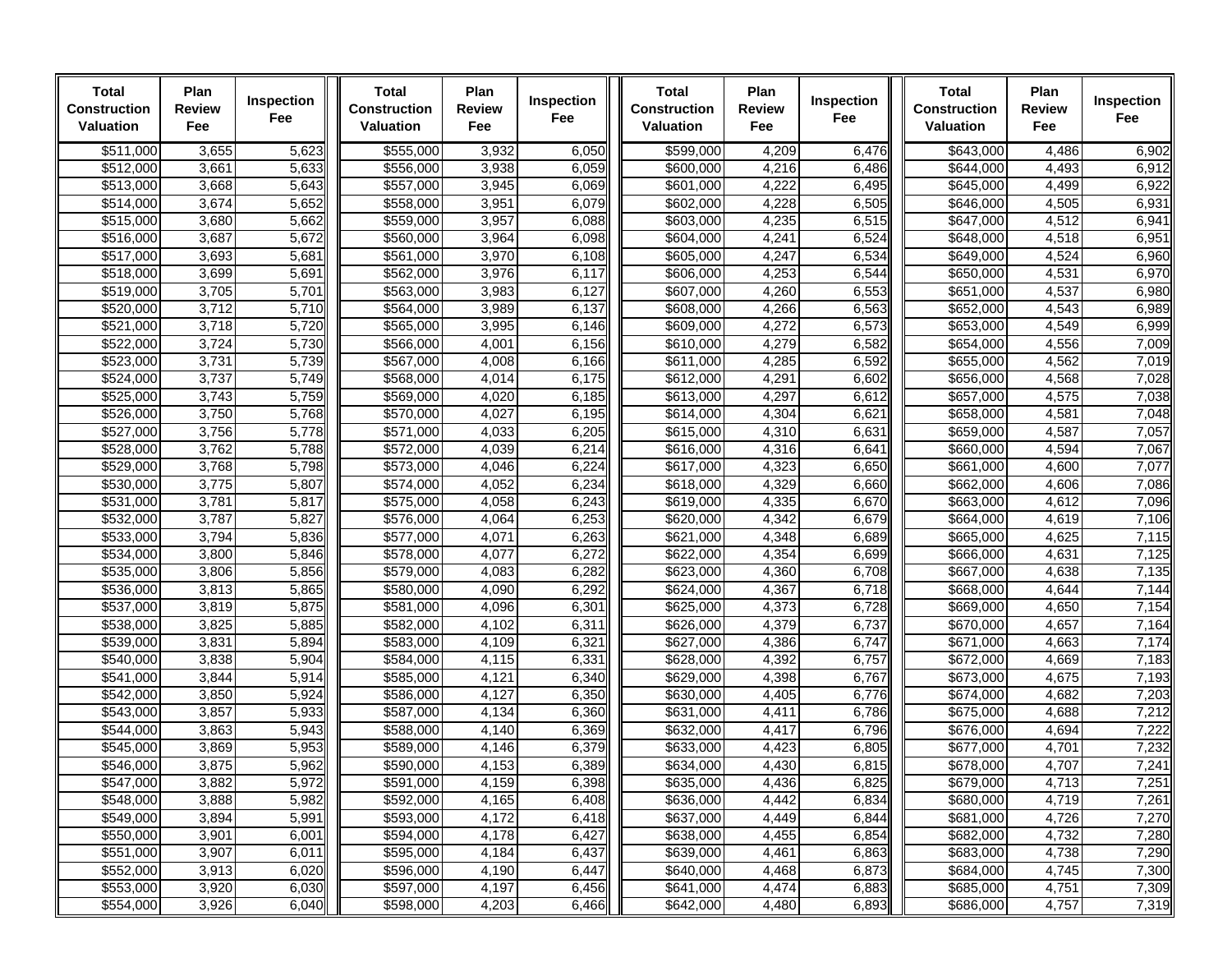| <b>Total</b><br>Construction<br><b>Valuation</b> | Plan<br>Review<br>Fee | Inspection<br><b>Fee</b> | <b>Total</b><br><b>Construction</b><br><b>Valuation</b> | Plan<br><b>Review</b><br>Fee | Inspection<br>Fee | <b>Total</b><br><b>Construction</b><br><b>Valuation</b> | Plan<br><b>Review</b><br>Fee | Inspection<br>Fee | <b>Total</b><br><b>Construction</b><br>Valuation | Plan<br><b>Review</b><br><b>Fee</b> | Inspection<br>Fee |
|--------------------------------------------------|-----------------------|--------------------------|---------------------------------------------------------|------------------------------|-------------------|---------------------------------------------------------|------------------------------|-------------------|--------------------------------------------------|-------------------------------------|-------------------|
| \$687,000                                        | 4,764                 | 7,329                    | \$731,000                                               | 5,041                        | 7,755             | \$775,000                                               | 5,318                        | 8,181             | \$819,000                                        | 5,595                               | 8,608             |
| \$688,000                                        | 4,770                 | 7,338                    | \$732.000                                               | 5.047                        | 7,765             | \$776.000                                               | 5.324                        | 8,191             | \$820,000                                        | 5.601                               | 8.617             |
| \$689,000                                        | 4,776                 | 7,348                    | \$733,000                                               | 5,053                        | 7,774             | \$777,000                                               | 5,330                        | 8,201             | \$821,000                                        | 5,608                               | 8,627             |
| \$690,000                                        | 4,782                 | 7,358                    | \$734,000                                               | 5,060                        | 7,784             | \$778,000                                               | 5,337                        | 8,210             | \$822,000                                        | 5,614                               | 8,637             |
| \$691,000                                        | 4,789                 | 7,367                    | \$735,000                                               | 5,066                        | 7,794             | \$779,000                                               | 5,343                        | 8,220             | \$823,000                                        | 5,620                               | 8,646             |
| \$692,000                                        | 4,795                 | 7,377                    | \$736,000                                               | 5,072                        | 7,803             | \$780,000                                               | 5,349                        | 8,230             | \$824,000                                        | 5,626                               | 8,656             |
| \$693,000                                        | 4,801                 | 7,387                    | \$737,000                                               | 5,079                        | 7,813             | \$781,000                                               | 5,356                        | 8,239             | \$825,000                                        | 5,633                               | 8,666             |
| \$694,000                                        | 4,808                 | 7,396                    | \$738,000                                               | 5,085                        | 7,823             | \$782,000                                               | 5,362                        | 8,249             | \$826,000                                        | 5,639                               | 8,675             |
| \$695,000                                        | 4,814                 | 7,406                    | \$739,000                                               | 5,091                        | 7,832             | \$783,000                                               | 5,368                        | 8,259             | \$827,000                                        | 5,645                               | 8,685             |
| \$696,000                                        | 4,820                 | 7,416                    | \$740,000                                               | 5,097                        | 7,842             | \$784,000                                               | 5,375                        | 8,269             | \$828,000                                        | 5,652                               | 8,695             |
| \$697,000                                        | 4,827                 | 7,425                    | \$741,000                                               | 5,104                        | 7,852             | \$785,000                                               | 5,381                        | 8,278             | \$829,000                                        | 5,658                               | 8,705             |
| \$698,000                                        | 4,833                 | 7,435                    | \$742,000                                               | 5,110                        | 7,862             | \$786.000                                               | 5,387                        | 8,288             | \$830.000                                        | 5,664                               | 8,714             |
| \$699.000                                        | 4,839                 | 7,445                    | \$743,000                                               | 5,116                        | 7,871             | \$787,000                                               | 5,393                        | 8,298             | \$831,000                                        | 5,671                               | 8,724             |
| \$700,000                                        | 4,845                 | 7,455                    | $\sqrt{$744,000}$                                       | 5,123                        | 7,881             | \$788,000                                               | 5,400                        | 8,307             | \$832,000                                        | 5,677                               | 8,734             |
| \$701.000                                        | 4,852                 | 7,464                    | \$745,000                                               | 5,129                        | 7,891             | \$789.000                                               | 5,406                        | 8,317             | \$833.000                                        | 5,683                               | 8,743             |
| \$702,000                                        | 4,858                 | 7,474                    | \$746,000                                               | 5,135                        | 7,900             | \$790.000                                               | 5,412                        | 8,327             | \$834,000                                        | 5,689                               | 8,753             |
| \$703,000                                        | 4,864                 | 7,484                    | \$747,000                                               | 5,141                        | 7,910             | \$791,000                                               | 5,419                        | 8,336             | \$835,000                                        | 5,696                               | 8,763             |
| \$704,000                                        | 4,871                 | 7,493                    | \$748,000                                               | 5,148                        | 7,920             | \$792,000                                               | 5,425                        | 8,346             | \$836,000                                        | 5,702                               | 8,772             |
| \$705,000                                        | 4,877                 | 7,503                    | \$749,000                                               | 5,154                        | 7,929             | \$793,000                                               | 5,431                        | 8,356             | \$837,000                                        | 5,708                               | 8,782             |
| \$706,000                                        | 4,883                 | 7,513                    | \$750,000                                               | 5,160                        | 7,939             | \$794,000                                               | 5,438                        | 8,365             | \$838,000                                        | 5,715                               | 8,792             |
| \$707,000                                        | 4,890                 | 7,522                    | \$751,000                                               | 5,167                        | 7,949             | \$795,000                                               | 5,444                        | 8,375             | \$839,000                                        | 5,721                               | 8,801             |
| \$708,000<br>\$709,000                           | 4.896<br>4,902        | 7,532                    | \$752,000                                               | 5,173<br>5,179               | 7,958             | \$796.000<br>\$797,000                                  | 5.450                        | 8.385<br>8,394    | \$840.000                                        | 5,727                               | 8.811             |
|                                                  | 4,908                 | 7,542                    | \$753,000                                               | 5,186                        | 7,968<br>7,978    |                                                         | 5,456                        | 8,404             | \$841,000                                        | 5,734                               | 8,821<br>8,831    |
| \$710,000                                        |                       | 7,551                    | \$754,000                                               |                              |                   | \$798,000                                               | 5,463                        |                   | \$842,000                                        | 5,740                               |                   |
| \$711,000<br>\$712,000                           | 4,915<br>4,921        | 7,561<br>7,571           | \$755,000<br>\$756,000                                  | 5,192<br>5,198               | 7,988<br>7,997    | \$799,000<br>\$800,000                                  | 5,469<br>5,475               | 8,414<br>8,424    | \$843,000<br>\$844,000                           | 5,746<br>5,752                      | 8,840<br>8,850    |
|                                                  | 4,927                 |                          |                                                         | 5,204                        |                   |                                                         |                              |                   |                                                  | 5,759                               |                   |
| \$713,000<br>\$714,000                           | 4,934                 | 7,581<br>7,590           | \$757,000<br>\$758,000                                  | 5,211                        | 8,007<br>8,017    | \$801,000<br>\$802.000                                  | 5,482<br>5.488               | 8,433<br>8,443    | \$845,000<br>\$846.000                           | 5,765                               | 8,860<br>8,869    |
| \$715,000                                        | 4,940                 | 7,600                    | \$759,000                                               | 5,217                        | 8,026             | \$803,000                                               | 5,494                        | 8,453             | \$847,000                                        | 5,771                               | 8,879             |
| \$716,000                                        | 4,946                 | 7,610                    | \$760,000                                               | 5,223                        | 8,036             | \$804,000                                               | 5,501                        | 8,462             | \$848,000                                        | 5,778                               | 8,889             |
| \$717,000                                        | 4,953                 | 7,619                    | \$761,000                                               | 5,230                        | 8,046             | \$805,000                                               | 5,507                        | 8,472             | \$849,000                                        | 5,784                               | 8,898             |
| \$718,000                                        | 4,959                 | 7,629                    | \$762,000                                               | 5,236                        | 8,055             | \$806,000                                               | 5,513                        | 8,482             | \$850,000                                        | 5,790                               | 8,908             |
| $\frac{1}{19,000}$                               | 4,965                 | 7,639                    | \$763,000                                               | 5,242                        | 8,065             | \$807,000                                               | 5,519                        | 8,491             | \$851,000                                        | 5,797                               | 8,918             |
| \$720,000                                        | 4,971                 | 7,648                    | \$764,000                                               | 5,249                        | 8,075             | \$808,000                                               | 5,526                        | 8,501             | \$852,000                                        | 5,803                               | 8,927             |
| \$721,000                                        | 4,978                 | 7,658                    | \$765,000                                               | 5,255                        | 8,084             | \$809.000                                               | 5,532                        | 8,511             | \$853.000                                        | 5,809                               | 8,937             |
| \$722,000                                        | 4,984                 | 7,668                    | \$766,000                                               | 5,261                        | 8,094             | \$810,000                                               | 5,538                        | 8,520             | \$854,000                                        | 5,815                               | 8,947             |
| \$723,000                                        | 4,990                 | 7,677                    | \$767,000                                               | 5,267                        | 8,104             | \$811,000                                               | 5,545                        | 8,530             | \$855,000                                        | 5,822                               | 8,957             |
| \$724.000                                        | 4,997                 | 7,687                    | \$768,000                                               | 5,274                        | 8,113             | \$812.000                                               | 5,551                        | 8,540             | \$856,000                                        | 5,828                               | 8,966             |
| $\overline{$725,000}$                            | 5,003                 | 7,697                    | \$769,000                                               | 5,280                        | 8,123             | \$813,000                                               | 5,557                        | 8,550             | \$857,000                                        | 5,834                               | 8,976             |
| \$726,000                                        | 5,009                 | 7,706                    | \$770,000                                               | 5,286                        | 8,133             | \$814,000                                               | 5,563                        | 8,559             | \$858,000                                        | 5,841                               | 8,986             |
| \$727,000                                        | 5,016                 | 7,716                    | \$771,000                                               | 5,293                        | 8,143             | \$815,000                                               | 5,570                        | 8,569             | \$859,000                                        | 5,847                               | 8,995             |
| \$728.000                                        | 5,022                 | 7,726                    | \$772.000                                               | 5.299                        | 8,152             | \$816,000                                               | 5,576                        | 8,579             | \$860,000                                        | 5,853                               | 9.005             |
| \$729,000                                        | 5,028                 | 7,736                    | \$773,000                                               | 5,305                        | 8,162             | \$817,000                                               | 5,582                        | 8,588             | \$861,000                                        | 5,860                               | 9,015             |
| \$730,000                                        | 5,034                 | 7,745                    | \$774,000                                               | 5,312                        | 8,172             | \$818,000                                               | 5,589                        | 8,598             | \$862,000                                        | 5,866                               | 9,024             |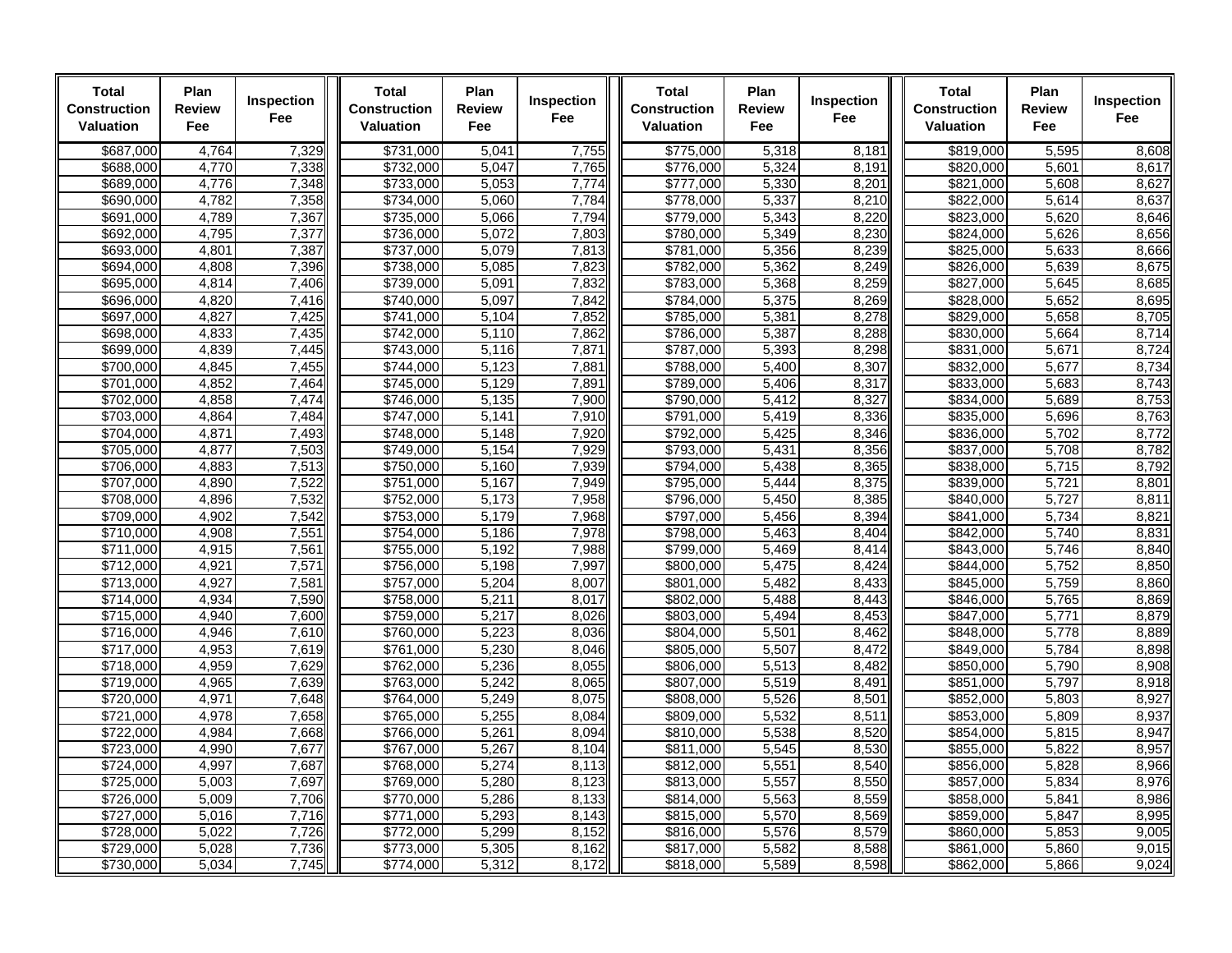| <b>Total</b><br>Construction<br><b>Valuation</b> | Plan<br>Review<br>Fee | Inspection<br><b>Fee</b> | <b>Total</b><br><b>Construction</b><br><b>Valuation</b> | Plan<br><b>Review</b><br>Fee | Inspection<br>Fee | <b>Total</b><br><b>Construction</b><br><b>Valuation</b> | Plan<br><b>Review</b><br>Fee | Inspection<br>Fee | <b>Total</b><br><b>Construction</b><br>Valuation | Plan<br><b>Review</b><br>Fee | Inspection<br>Fee |
|--------------------------------------------------|-----------------------|--------------------------|---------------------------------------------------------|------------------------------|-------------------|---------------------------------------------------------|------------------------------|-------------------|--------------------------------------------------|------------------------------|-------------------|
| \$863,000                                        | 5,872                 | 9,034                    | \$907,000                                               | 6,149                        | 9.460             | \$951,000                                               | 6,426                        | 9,887             | \$995.000                                        | 6,704                        | 10,313            |
| \$864.000                                        | 5,878                 | 9,044                    | \$908,000                                               | 6,156                        | 9,470             | \$952.000                                               | 6,433                        | 9.896             | \$996.000                                        | 6,710                        | 10,323            |
| \$865,000                                        | 5,885                 | 9,053                    | \$909,000                                               | 6,162                        | 9,480             | \$953,000                                               | 6,439                        | 9,906             | \$997,000                                        | 6,716                        | 10,332            |
| \$866,000                                        | 5,891                 | 9,063                    | $\sqrt{$910,000}$                                       | 6,168                        | 9,489             | \$954,000                                               | 6,445                        | 9,916             | \$998,000                                        | 6,722                        | 10,342            |
| \$867,000                                        | 5,897                 | 9,073                    | \$911,000                                               | 6,174                        | 9,499             | \$955,000                                               | 6,452                        | 9,926             | \$999,000                                        | 6,729                        | 10,352            |
| \$868,000                                        | 5,904                 | 9,082                    | \$912,000                                               | 6,181                        | 9,509             | \$956,000                                               | 6,458                        | 9,935             | \$1,000,000                                      | 6,735                        | 10,362            |
| \$869,000                                        | 5,910                 | 9,092                    | \$913,000                                               | 6,187                        | 9,519             | \$957.000                                               | 6,464                        | 9,945             | \$1,500,000                                      | 8.607                        | 13,242            |
| \$870,000                                        | 5,916                 | 9,102                    | \$914,000                                               | 6,193                        | 9,528             | \$958,000                                               | 6,470                        | 9,955             | \$2,000,000                                      | 10,479                       | 16,122            |
| \$871,000                                        | 5,923                 | 9,112                    | \$915,000                                               | 6,200                        | 9,538             | \$959,000                                               | 6,477                        | 9,964             | \$2,500,000                                      | 12,351                       | 19,002            |
| \$872,000                                        | 5,929<br>5,935        | 9,121                    | \$916,000                                               | 6,206                        | 9,548<br>9,557    | \$960,000<br>\$961,000                                  | 6,483                        | 9,974             | \$3,000,000                                      | 14,223<br>16,095             | 21,882<br>24,762  |
| \$873,000<br>\$874,000                           | 5,941                 | 9,131<br>9,141           | \$917,000<br>\$918,000                                  | 6,212<br>6,219               | 9,567             | \$962,000                                               | 6,489<br>6,496               | 9,984<br>9,993    | \$3,500,000<br>\$4,000,000                       | 17,967                       | 27,642            |
| \$875,000                                        | 5,948                 | 9,150                    | \$919,000                                               | 6,225                        | 9,577             | \$963,000                                               | 6,502                        | 10.003            | \$4,500,000                                      | 19,839                       | 30,522            |
| \$876,000                                        | 5,954                 | 9,160                    | \$920,000                                               | 6,231                        | 9,586             | \$964,000                                               | 6,508                        | 10,013            | \$5,000,000                                      | 21,711                       | 33,402            |
| \$877,000                                        | 5,960                 | 9,170                    | \$921,000                                               | 6,237                        | 9,596             | \$965,000                                               | 6,515                        | 10,022            | \$5,500,000                                      | 23,359                       | 35,937            |
| \$878,000                                        | 5,967                 | 9,179                    | \$922,000                                               | 6,244                        | 9,606             | \$966,000                                               | 6,521                        | 10,032            | \$6,000,000                                      | 25,007                       | 38,472            |
| \$879,000                                        | 5,973                 | 9,189                    | \$923,000                                               | 6,250                        | 9,615             | \$967,000                                               | 6,527                        | 10,042            | \$6,500,000                                      | 26,654                       | 41,007            |
| \$880,000                                        | 5,979                 | 9,199                    | \$924,000                                               | 6,256                        | 9,625             | \$968,000                                               | 6,533                        | 10,051            | \$7,000,000                                      | 28,302                       | 43,542            |
| \$881,000                                        | 5,985                 | 9,208                    | \$925,000                                               | 6,263                        | 9,635             | \$969,000                                               | 6,540                        | 10,061            | \$7,500,000                                      | 29,950                       | 46,077            |
| \$882,000                                        | 5,992                 | 9,218                    | \$926,000                                               | 6,269                        | 9,644             | \$970,000                                               | 6,546                        | 10,071            | \$8,000,000                                      | 31,598                       | 48,612            |
| \$883,000                                        | 5,998                 | 9,228                    | \$927,000                                               | 6,275                        | 9,654             | \$971,000                                               | 6,552                        | 10,081            | \$8,500,000                                      | 33,245                       | 51,147            |
| \$884.000                                        | 6,004                 | 9,238                    | \$928,000                                               | 6,282                        | 9,664             | \$972,000                                               | 6,559                        | 10.090            | \$9.000.000                                      | 34,893                       | 53,682            |
| \$885,000                                        | 6,011                 | 9,247                    | \$929,000                                               | 6,288                        | 9,674             | \$973,000                                               | 6,565                        | 10,100            | \$9,500,000                                      | 36,541                       | 56,217            |
| \$886,000                                        | 6,017                 | 9,257                    | \$930,000                                               | 6,294                        | 9,683             | \$974,000                                               | 6,571                        | 10,110            | \$10,000,000                                     | 38,189                       | 58,752            |
| \$887,000                                        | 6,023                 | 9,267                    | \$931,000                                               | 6,300                        | 9,693             | \$975,000                                               | 6,578                        | 10,119            | \$10,500,000                                     | 39,836                       | 61,287            |
| \$888,000                                        | 6,030                 | 9,276                    | \$932,000                                               | 6,307                        | 9,703             | \$976,000                                               | 6,584                        | 10.129            | \$11,000,000                                     | 41,484                       | 63,822            |
| \$889,000                                        | 6,036                 | 9,286                    | \$933,000                                               | 6,313                        | 9,712             | \$977,000                                               | 6,590                        | 10,139            | \$11,500,000                                     | 43,132                       | 66,357            |
| \$890,000                                        | 6,042                 | 9,296                    | \$934,000                                               | 6,319                        | 9,722             | \$978,000                                               | 6,596                        | 10,148            | \$12,000,000                                     | 44,780                       | 68,892            |
| \$891.000                                        | 6,048                 | 9,305                    | \$935,000                                               | 6,326                        | 9,732             | \$979,000                                               | 6,603                        | 10,158            | \$12,500,000                                     | 46,427                       | 71,427            |
| \$892,000                                        | 6,055                 | 9,315                    | \$936,000                                               | 6,332                        | 9,741             | \$980,000                                               | 6,609                        | 10,168            | \$13,000,000                                     | 48,075                       | 73,962            |
| \$893.000                                        | 6.061                 | 9,325                    |                                                         | 6,338                        | 9.751             | \$981.000                                               | 6.615                        | 10.177            | \$13,500,000                                     | 49.723                       | 76,497            |
| \$894,000                                        | 6,067                 | 9,334                    | \$938,000                                               | 6,345                        | 9,761             | \$982,000                                               | 6,622                        | 10,187            | \$14,000,000                                     | 51,371                       | 79,032            |
| \$895,000                                        | 6,074                 | 9,344                    | \$939,000                                               | 6,351                        | 9,770             | \$983,000                                               | 6,628                        | 10,197            | \$14,500,000                                     | 53,018                       | 81,567            |
| \$896,000                                        | 6,080                 | 9,354                    | \$940,000                                               | 6,357<br>6,363               | 9,780<br>9,790    | \$984,000                                               | 6,634                        | 10,207            | \$15,000,000                                     | 54,666                       | 84,102<br>86,637  |
| \$897,000<br>\$898,000                           | 6,086<br>6,093        | 9,363<br>9,373           | \$941,000<br>\$942,000                                  | 6,370                        | 9,800             | \$985,000<br>\$986,000                                  | 6,641<br>6,647               | 10.216<br>10,226  | \$15,500,000<br>$\overline{$16,000,000}$         | 56,314<br>57,962             | 89,172            |
| \$899,000                                        | 6,099                 | 9,383                    | \$943,000                                               | 6,376                        | 9,809             | \$987,000                                               | 6,653                        | 10,236            | \$16,500,000                                     | 59,609                       | 91,707            |
| \$900,000                                        | 6,105                 | 9,393                    | \$944,000                                               | 6,382                        | 9,819             | \$988,000                                               | 6,659                        | 10,245            | \$17,000,000                                     | 61,257                       | 94,242            |
| \$901,000                                        | 6,111                 | 9,402                    | \$945,000                                               | 6,389                        | 9,829             | \$989,000                                               | 6,666                        | 10,255            | \$17,500,000                                     | 62,905                       | 96,777            |
| \$902,000                                        | 6,118                 | 9,412                    | \$946,000                                               | 6,395                        | 9.838             | \$990,000                                               | 6.672                        | 10.265            | \$18,000,000                                     | 64,553                       | 99,312            |
| \$903,000                                        | 6,124                 | 9,422                    | \$947,000                                               | 6,401                        | 9,848             | \$991,000                                               | 6,678                        | 10,274            | \$18,500,000                                     | 66,200                       | 101,847           |
| \$904,000                                        | 6,130                 | 9,431                    | \$948,000                                               | 6,407                        | 9,858             | \$992,000                                               | 6,685                        | 10,284            | \$19,000,000                                     | 67,848                       | 104,382           |
| \$905,000                                        | 6,137                 | 9,441                    | \$949,000                                               | 6,414                        | 9,867             | \$993,000                                               | 6,691                        | 10,294            | \$19,500,000                                     | 69,496                       | 106,917           |
| \$906,000                                        | 6,143                 | 9,451                    | \$950,000                                               | 6,420                        | 9,877             | \$994,000                                               | 6,697                        | 10,303            | \$20,000,000                                     | 71,144                       | 109,452           |